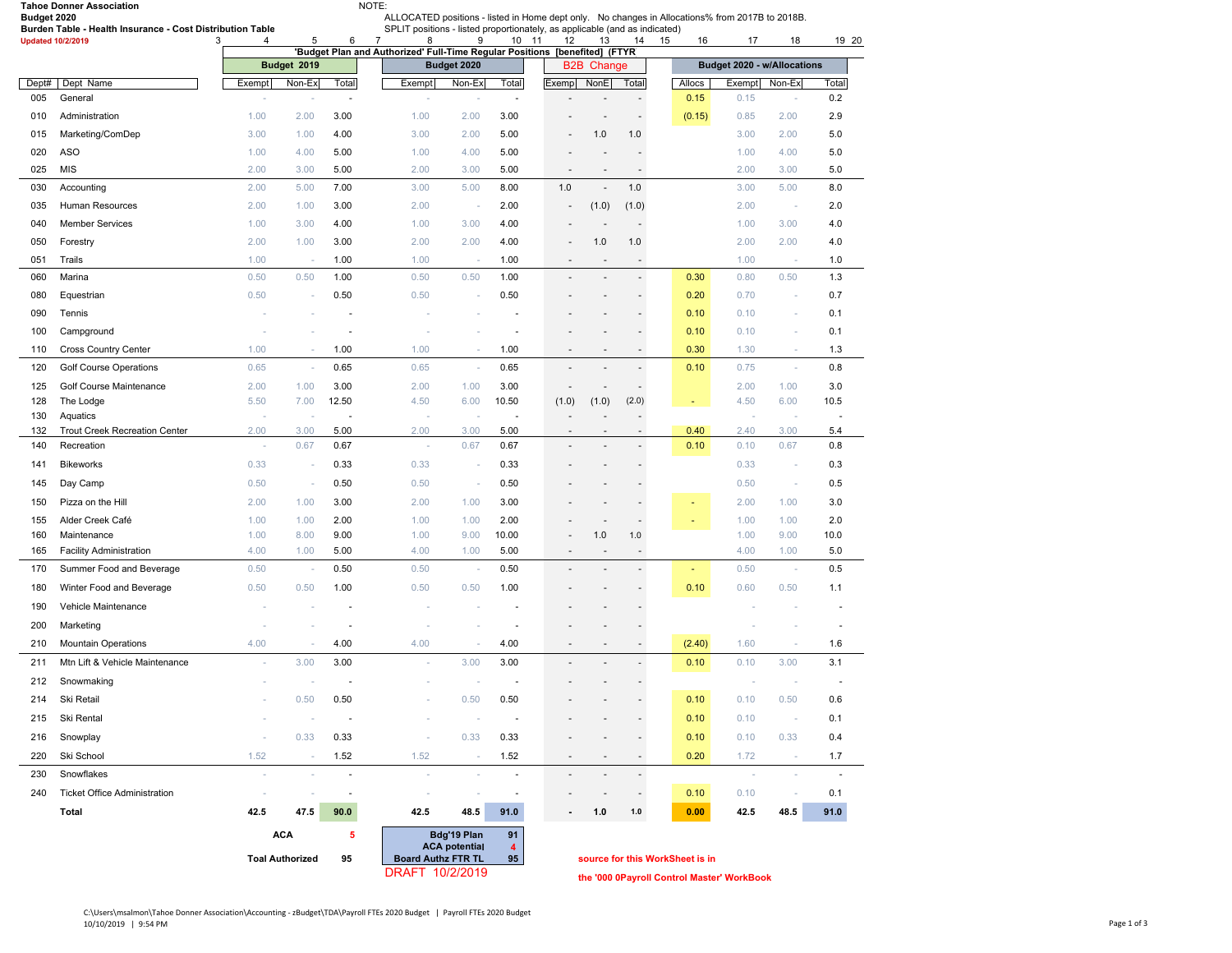## **Tahoe Donner Association Exempt and NonExempt Employees FTE PROJECTION (2080 Hours Basis)**

|                                                       |           |               |              |           |                | 2020 Budget  |                |              |                                                                                  |
|-------------------------------------------------------|-----------|---------------|--------------|-----------|----------------|--------------|----------------|--------------|----------------------------------------------------------------------------------|
|                                                       |           |               |              |           |                |              | <b>Total</b>   |              |                                                                                  |
| Department                                            |           | 2019 Forecast |              |           | 2020 Budget    |              |                | Change % Chg | <b>Comments</b>                                                                  |
|                                                       | NonExempt | Exempt*       | <b>Total</b> | NonExempt | Exempt*        | <b>Total</b> |                |              |                                                                                  |
| <b>Private Amenities</b>                              | 25        | 5             | 29           | 25        | $\overline{4}$ | 29           | (0.5)          | $-2\%$       |                                                                                  |
| Trout Creek Rec Ctr                                   | 9.2       | 2.4           | 11.6         | 9.3       | 2.4            | 11.7         | 0.1            | $1\%$        |                                                                                  |
| Aquatics                                              | 2.6       | $\sim$        | 2.6          | 2.5       | $\blacksquare$ | 2.5          | (0.1)          | $-5%$        |                                                                                  |
| Beach Club Marina                                     | 4.8       | 0.9           | 5.7          | 4.9       | 0.8            | 5.7          | 0.0            | 0%           |                                                                                  |
| Tennis Center                                         | 1.9       | 0.6           | 2.5          | 1.6       | 0.6            | 2.2          | (0.3)          | $-10%$       |                                                                                  |
| Day Camps                                             | 4.8       | 0.5           | 5.3          | 4.8       | 0.5            | 5.3          | (0.1)          | $-1\%$       |                                                                                  |
| <b>Recreation Programs</b>                            | 1.6       | 0.1           | 1.7          | 1.5       | 0.1            | 1.6          | (0.1)          | $-8%$        |                                                                                  |
| <b>Public Amenities</b>                               | 102       | 21            | 123          | 90        | 20             | 111          | (12.6)         | $-10%$       |                                                                                  |
| Downhill Ski Area                                     | 35.5      | 4.8           | 40.3         | 35.2      | 4.8            | 40.0         | (0.2)          | $-1\%$       | volume up 20% less 0.5(1.0inWin) SS efficiency goal                              |
| Cross Country Ski Area                                | 9.3       | 1.3           | 10.6         | 8.7       | 1.3            | 10.0         | (0.7)          | $-6%$        | volume up 20% 18F to 19B changing Supervisor from Exempt to NonExempt            |
| Snowplay                                              | 2.3       | 0.2           | 2.5          | 2.3       | 0.1            | 2.4          | (0.0)          | $-1\%$       |                                                                                  |
| Golf Operations                                       | 3.9       | 0.8           | 4.6          | 0.5       | 0.8            | 1.3          | (3.3)          | $-72%$       | efficiency goal                                                                  |
| Golf Maintenance                                      | 10.1      | 2.0           | 12.1         | 3.9       | 2.0            | 5.9          | (6.1)          | $-51%$       | efficiency goal. GM Supv changed starting F18 to NonExempt not Exempt still FYTR |
| Campground                                            | 0.4       | 0.6           | 1.0          | 0.4       | 0.6            | 1.0          | (0.0)          | $-3%$        |                                                                                  |
| Equestrian                                            | 2.9       | 1.2           | 4.1          | 2.9       | 1.2            | 4.1          | (0.0)          | $-1\%$       |                                                                                  |
| <b>Bikeworks</b>                                      | 0.6       | 0.3           | 0.9          | 0.6       | 0.3            | 1.0          | 0.0            | 4%           |                                                                                  |
| Trails                                                | 0.9       | 0.8           | 1.6          | 1.2       | 1.0            | 2.2          | 0.6            | 35%          | Add to Trails, was in XC                                                         |
| The Lodge                                             | 22.6      | 4.8           | 27.4         | 21.6      | 4.5            | 26.1         | (1.4)          | $-5%$        | efficiency goal, Exempt -.3 (other -.7 spread throughout other F&B depts)        |
| Summer Food and Bev                                   | 3.6       | 0.6           | 4.2          | 2.6       | 0.5            | 3.1          | (1.0)          | $-24%$       |                                                                                  |
| Pizza on the Hill                                     | 5.0       | 2.2           | 7.1          | 4.4       | 2.0            | 6.4          | (0.7)          | $-10%$       | efficiency goal                                                                  |
| Alder Creek Café                                      | 5.5       | 1.2           | 6.7          | 6.0       | 1.0            | 7.0          | 0.3            | 4%<br>$0\%$  | banq ev growth                                                                   |
| <b>Amenities Total</b>                                | 127       | 25            | 153          | 115       | 25             | 139          | (13.1)         | $-9%$        |                                                                                  |
|                                                       |           |               |              |           |                |              |                | $0\%$        |                                                                                  |
| <b>HOA &amp; Amenities Support</b><br><b>Services</b> | 42        | 19            | 61           | 45        | 20             | 65           | 4.0            | $7\%$        |                                                                                  |
|                                                       |           |               |              |           |                |              |                |              |                                                                                  |
| General                                               |           | 0.2           | 0.2          | $\sim$    | 0.2            | 0.2          | $\blacksquare$ | $0\%$        |                                                                                  |
| Administration                                        | 1.7       | 0.9           | 2.5          | 0.7       | 0.9            | 1.6          | (1.0)          | $-38%$       |                                                                                  |
| Communications                                        | 2.5       | 3.0           | 5.5          | 2.7       | 3.0            | 5.7          | 0.2            | 3%           |                                                                                  |
| <b>Information Tech</b>                               | 3.1       | 2.0           | 5.1          | 3.5       | 2.0            | 5.5          | 0.4            | 7%           |                                                                                  |
| Accounting                                            | 6.0       | 2.0           | 8.0          | 5.9       | 3.0            | 8.9          | 0.9            | 12%          | FA+1p is Exempt position                                                         |
| Human Resources                                       | 0.4       | 2.0           | 2.4          | $\sim$    | 2.0            | 2.0          | (0.4)          | $-18%$       |                                                                                  |
| Architectural Standards                               | 4.5       | 1.0           | 5.5          | 4.9       | 1.0            | 5.9          | 0.4            | 7%           | vacancies in 1st half of 2019                                                    |
| Member Services                                       | 2.8       | 1.0           | 3.8          | 2.8       | 1.0            | 3.8          | 0.0            | $1\%$        |                                                                                  |
| Risk & Facility Admin                                 | 1.0       | 4.0           | 5.0          | 1.0       | 4.0            | 5.0          | (0.0)          | 0%           |                                                                                  |
| Forestry                                              | 9.9       | 2.0           | 11.9         | 13.2      | 2.0            | 15.2         | 3.3            | 28%          | slow start to 2019, not at '19B. 2020B adding another DFCoord and more Crew      |
| Maintenance                                           | 10.0      | 1.0           | 11.0         | 10.2      | 1.0            | 11.2         | 0.2            | 2%<br>$0\%$  |                                                                                  |
| <b>Total FTEs</b>                                     | 169       | 44            | 213.5        | 160       | 45             | 204.4        | (9.1)          | $-4%$        |                                                                                  |
|                                                       |           |               |              |           |                |              |                |              |                                                                                  |

This is an Annual FTE Report, for FTE of a Seasonal operation, double it.

The majority of small decreases are primarily from removing majority of OT hours from Budget, a cost efficiency driver (in Normz to Baseline in base budget.

Exempt\* - includes the following Seasonal (6month) Exempt Manager positions - 0.5 Tennis(mgr), 0.5 Campground (mgr), 0.5 Equestrian (mgr), 0.5 DHSki-Tickets(spv) - a total of 2.0 FTE Annual Basis add for Seasonal Exempt po

**Refer to Section F09 of monthly financial statements (reported every month) for FTE information, month, year to date, as well as, by month trends.**

**Refer to Budget 2019 Section G01, page 50 for Payroll Direct overview/drivers for 2019 Budget. G01p 51 52 and 53 for other key head count information including Full Time Year Round schedule.**

**Refer to G10 of Budget 2019 for 1 page per department historical financials perspective, as well as, roll-forward of drivers developing the 2019 Budget amounts.**

C:\Users\msalmon\Tahoe Donner Association\Accounting ‐ zBudget\TDA\Payroll FTEs 2020 Budget | FTE E.NE

10/10/2019 | 9:54 PM

## **FTE FTE**